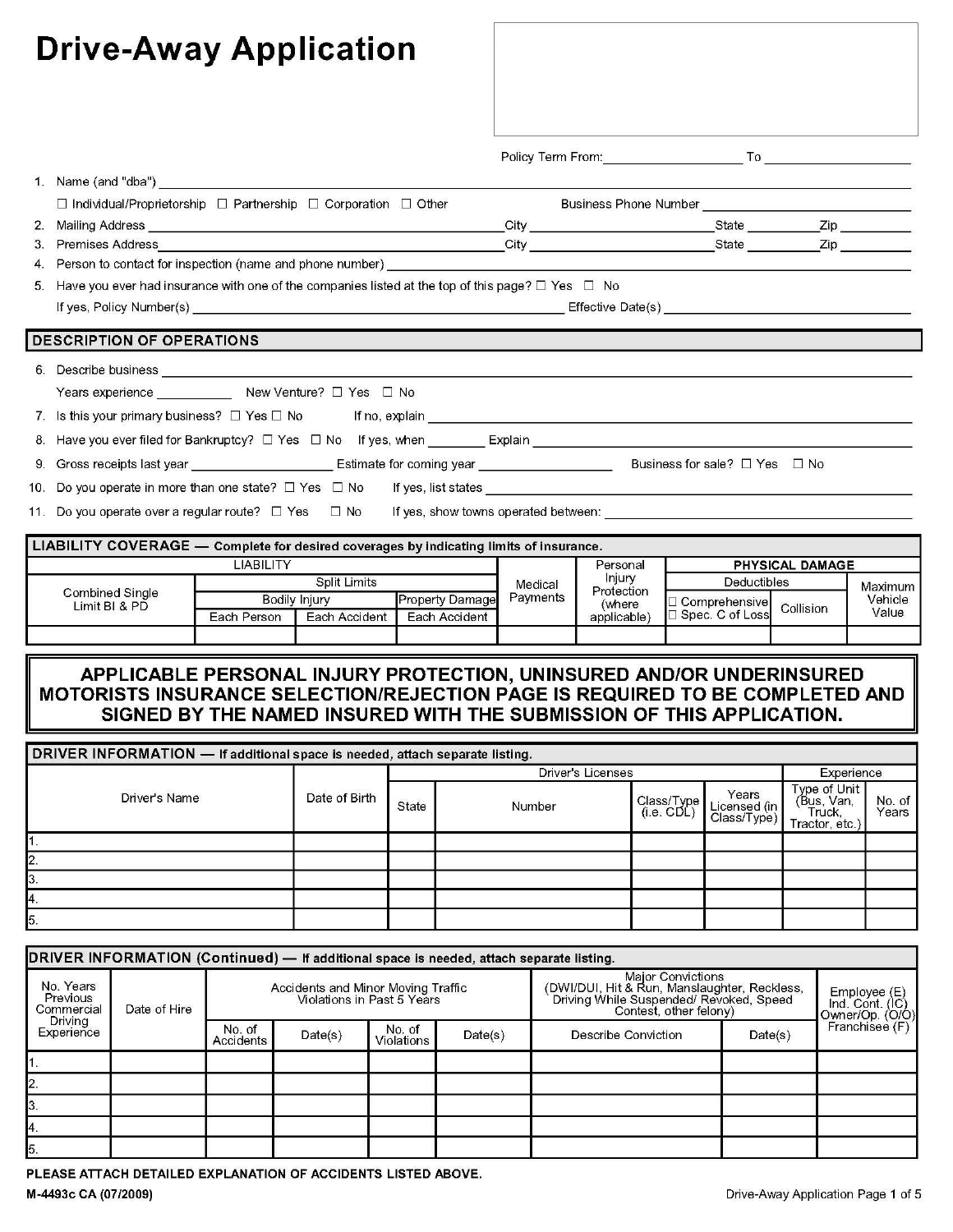| 12. | Are drivers covered by Workers Compensation? $\Box$ Yes $\Box$ No If yes, name of carrier $\Box$                                                                                                                                     |                               |                                                                                                                                                                                                                                      |          |  |      |          |                                                                       |     |                     |       |
|-----|--------------------------------------------------------------------------------------------------------------------------------------------------------------------------------------------------------------------------------------|-------------------------------|--------------------------------------------------------------------------------------------------------------------------------------------------------------------------------------------------------------------------------------|----------|--|------|----------|-----------------------------------------------------------------------|-----|---------------------|-------|
| 13. | Minimum years driving experience required _____________                                                                                                                                                                              |                               |                                                                                                                                                                                                                                      |          |  |      |          |                                                                       |     |                     |       |
| 14. |                                                                                                                                                                                                                                      |                               | Are drivers ever allowed to take vehicles home at night? $\Box$ Yes $\Box$ No                                                                                                                                                        |          |  |      |          | If yes, will family members drive? $\square$ Yes $\square$ No         |     |                     |       |
| 15. | Driver's maximum driving hours ____ daily, ____ weekly<br>Do you order MVR's on all drivers prior to hiring? $\Box$ Yes $\Box$ No                                                                                                    |                               |                                                                                                                                                                                                                                      |          |  |      |          |                                                                       |     |                     |       |
| 16. |                                                                                                                                                                                                                                      |                               | Do you agree to report all newly hired operators? $\Box$ Yes $\Box$ No                                                                                                                                                               |          |  |      |          |                                                                       |     |                     |       |
| 17. |                                                                                                                                                                                                                                      |                               | What is the basis for driver(s) pay? $\Box$ Hourly $\Box$ Trip $\Box$ Mileage                                                                                                                                                        |          |  |      |          |                                                                       |     |                     |       |
|     |                                                                                                                                                                                                                                      |                               |                                                                                                                                                                                                                                      |          |  |      |          |                                                                       |     |                     |       |
|     | LOSS EXPERIENCE - Provide prior insurance carriers information for past full three years.                                                                                                                                            |                               |                                                                                                                                                                                                                                      |          |  |      |          |                                                                       |     |                     |       |
|     | No. of Motor<br><b>Total Amount Claims Paid &amp; Reserves</b><br>Policy Term<br>Premium<br>No. of<br>Insurance Company Name<br>Powered<br>Accidents                                                                                 |                               |                                                                                                                                                                                                                                      |          |  |      |          |                                                                       |     |                     |       |
|     | From<br>$1 \quad 1$                                                                                                                                                                                                                  | To<br>$\sqrt{1}$              |                                                                                                                                                                                                                                      | Vehicles |  | Liab | Phys Dam | BI                                                                    | PD. | Comp/Coll           | Other |
|     | $\sqrt{1}$                                                                                                                                                                                                                           | $\sqrt{1}$                    |                                                                                                                                                                                                                                      |          |  |      |          |                                                                       |     |                     |       |
|     | $1 \quad 1 \quad$                                                                                                                                                                                                                    | $\sqrt{2}$<br>$\sqrt{ }$      |                                                                                                                                                                                                                                      |          |  |      |          |                                                                       |     |                     |       |
|     |                                                                                                                                                                                                                                      |                               | 18. Is any applicant aware of any facts or past incidents, circumstances or situations which could give rise to a claim under the insurance coverage                                                                                 |          |  |      |          |                                                                       |     |                     |       |
|     |                                                                                                                                                                                                                                      |                               | sought in this application? □ Yes □ No                                                                                                                                                                                               |          |  |      |          |                                                                       |     |                     |       |
|     |                                                                                                                                                                                                                                      |                               |                                                                                                                                                                                                                                      |          |  |      |          |                                                                       |     |                     |       |
|     |                                                                                                                                                                                                                                      |                               |                                                                                                                                                                                                                                      |          |  |      |          |                                                                       |     |                     |       |
|     |                                                                                                                                                                                                                                      | <b>DRIVE-AWAY INFORMATION</b> |                                                                                                                                                                                                                                      |          |  |      |          |                                                                       |     |                     |       |
|     |                                                                                                                                                                                                                                      |                               |                                                                                                                                                                                                                                      |          |  |      |          |                                                                       |     |                     |       |
|     |                                                                                                                                                                                                                                      |                               | 20 Types of units driven away and percentages of each <b>contract and all the set of the set of the set of the set of the set of the set of the set of the set of the set of the set of the set of the set of the set of the set</b> |          |  |      |          |                                                                       |     |                     |       |
|     |                                                                                                                                                                                                                                      |                               | 21. Percentage of the time you drive away new units: ____________% used units: _______________%                                                                                                                                      |          |  |      |          |                                                                       |     |                     |       |
|     |                                                                                                                                                                                                                                      |                               | 22. If physical damage coverage is desired, what is the average value per unit? ___________________ What is the maximum value per unit?                                                                                              |          |  |      |          |                                                                       |     |                     |       |
|     | 23. How are you paid: $\Box$ By Miles $\Box$ By Trip                                                                                                                                                                                 |                               |                                                                                                                                                                                                                                      |          |  |      |          |                                                                       |     |                     |       |
|     |                                                                                                                                                                                                                                      |                               | 25. Total number of full-time drivers______________ Total number of part-time drivers_                                                                                                                                               |          |  |      |          |                                                                       |     |                     |       |
|     |                                                                                                                                                                                                                                      |                               |                                                                                                                                                                                                                                      |          |  |      |          |                                                                       |     |                     |       |
|     |                                                                                                                                                                                                                                      |                               | 26. Do you require insurance filings? □ State □ FHWA if FHWA filing, please provide MC number                                                                                                                                        |          |  |      |          |                                                                       |     |                     |       |
|     |                                                                                                                                                                                                                                      |                               |                                                                                                                                                                                                                                      |          |  |      |          |                                                                       |     |                     |       |
|     |                                                                                                                                                                                                                                      |                               | 28. Is delivery made with one unit towing another unit? $\Box$ Yes $\Box$ No                                                                                                                                                         |          |  |      |          | Do you permit drivers to tow their own vehicles? $\Box$ Yes $\Box$ No |     |                     |       |
|     |                                                                                                                                                                                                                                      |                               | Do you haul away vehicles? $\Box$ Yes $\Box$ No Do you use any of the following: $\Box$ Fifth wheel $\Box$ Tow bars $\Box$ Reese hitches                                                                                             |          |  |      |          |                                                                       |     | $\Box$ Ball hitches |       |
|     |                                                                                                                                                                                                                                      |                               |                                                                                                                                                                                                                                      |          |  |      |          |                                                                       |     |                     |       |
|     |                                                                                                                                                                                                                                      |                               | 30. Maximum radius one-way __________________ Average radius one-way _______________________ Estimated total annual mileage ___________                                                                                              |          |  |      |          |                                                                       |     |                     |       |
|     |                                                                                                                                                                                                                                      |                               | 31. Average total number of trips per week__________________ Do you deliver vehicles both ways? □ Yes □ No                                                                                                                           |          |  |      |          |                                                                       |     |                     |       |
|     |                                                                                                                                                                                                                                      |                               | 32. Cities and states where units are picked up ______                                                                                                                                                                               |          |  |      |          |                                                                       |     |                     |       |
|     |                                                                                                                                                                                                                                      |                               |                                                                                                                                                                                                                                      |          |  |      |          |                                                                       |     |                     |       |
|     | 34. List clients <u>example and the set of the set of the set of the set of the set of the set of the set of the set of the set of the set of the set of the set of the set of the set of the set of the set of the set of the s</u> |                               |                                                                                                                                                                                                                                      |          |  |      |          |                                                                       |     |                     |       |
|     | Plate Information                                                                                                                                                                                                                    |                               |                                                                                                                                                                                                                                      |          |  |      |          |                                                                       |     |                     |       |
|     |                                                                                                                                                                                                                                      |                               |                                                                                                                                                                                                                                      |          |  |      |          |                                                                       |     |                     |       |
|     |                                                                                                                                                                                                                                      |                               |                                                                                                                                                                                                                                      |          |  |      |          |                                                                       |     |                     |       |
|     |                                                                                                                                                                                                                                      |                               |                                                                                                                                                                                                                                      |          |  |      |          |                                                                       |     |                     |       |
|     | 37. How many plates are required to be attached to each unit drive away?<br>On average, how many of your plates are attached to drive-away vehicles at any given point?                                                              |                               |                                                                                                                                                                                                                                      |          |  |      |          |                                                                       |     |                     |       |
|     |                                                                                                                                                                                                                                      |                               |                                                                                                                                                                                                                                      |          |  |      |          |                                                                       |     |                     |       |
|     |                                                                                                                                                                                                                                      |                               |                                                                                                                                                                                                                                      |          |  |      |          |                                                                       |     |                     |       |
|     | 40. Are all plates owned to be insured this policy? $\Box$ Yes $\Box$ No If no, explain explosion explosion explaing the set of the set of the set of the set of the set of the set of the set of the set of the set of the set of   |                               |                                                                                                                                                                                                                                      |          |  |      |          |                                                                       |     |                     |       |
|     |                                                                                                                                                                                                                                      |                               | Also, if no, number of operators used? _________________ Do operators have written contracts with you? □ Yes □ No ATTACHED COPY OF CONTRACT.                                                                                         |          |  |      |          |                                                                       |     |                     |       |
|     |                                                                                                                                                                                                                                      | Private Passenger Drive-Away  |                                                                                                                                                                                                                                      |          |  |      |          |                                                                       |     |                     |       |
|     |                                                                                                                                                                                                                                      |                               |                                                                                                                                                                                                                                      |          |  |      |          |                                                                       |     |                     |       |
|     | 41. Do you drive away sports cars or luxury type units? $\Box$ Yes $\Box$ No                                                                                                                                                         |                               |                                                                                                                                                                                                                                      |          |  |      |          |                                                                       |     |                     |       |
|     | If yes, list unit model(s) $\qquad \qquad$<br>42. Do you tow a second client-owned vehicle? $\Box$ Yes $\Box$ No                                                                                                                     |                               |                                                                                                                                                                                                                                      |          |  |      |          |                                                                       |     |                     |       |
|     | <b>Bus Drive-Away</b>                                                                                                                                                                                                                |                               |                                                                                                                                                                                                                                      |          |  |      |          |                                                                       |     |                     |       |
|     |                                                                                                                                                                                                                                      |                               | 43. Percentage of time units with the following seating capacities are driven away: under 20 ______ % 21 and over ______ %                                                                                                           |          |  |      |          |                                                                       |     |                     |       |
|     | Truck/Tractor Drive-Away                                                                                                                                                                                                             |                               |                                                                                                                                                                                                                                      |          |  |      |          |                                                                       |     |                     |       |
|     |                                                                                                                                                                                                                                      |                               | 44. Percentage of time each unit type is driven away: trucks _________ % tractors ________ % tractors and trailers _______ %                                                                                                         |          |  |      |          |                                                                       |     |                     |       |
|     | $\%$<br>45. If trucks, percentage of each GVW driven away: 0-20,000 lbs<br>% 20,001-45,000 lbs       % 45,001+ lbs                                                                                                                   |                               |                                                                                                                                                                                                                                      |          |  |      |          |                                                                       |     |                     |       |

46. Do you piggyback?□ Yes □ No What percentage of time do you piggyback? \_\_\_\_\_\_ %

47. What percentage of your piggyback operation is 1 up? \_\_\_\_\_\_\_\_ % 2 up? \_\_\_\_\_\_\_\_\_ % 3 up? \_\_\_\_\_\_\_\_\_\_\_%

Drive-Away Application Page 2 of 5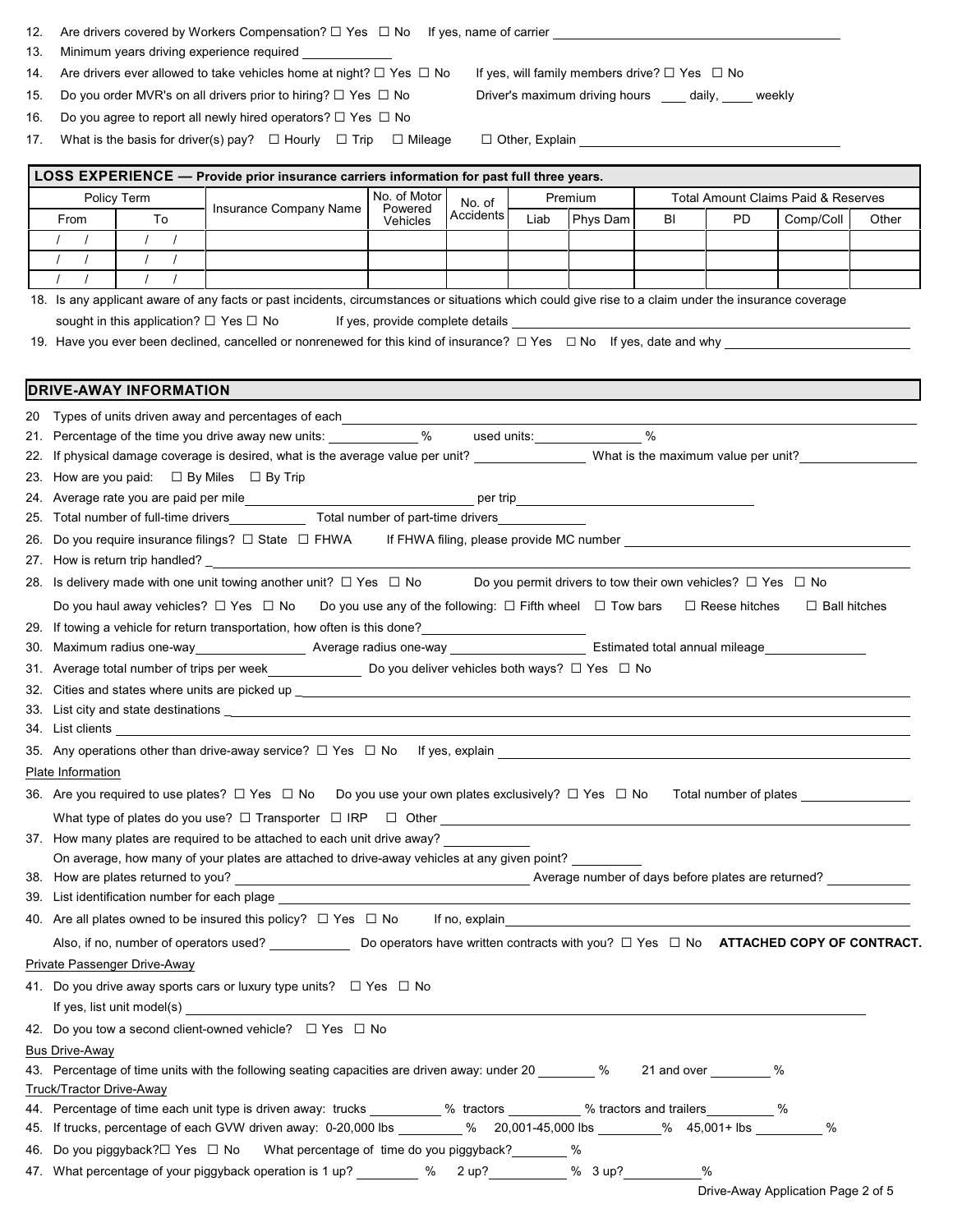# **CALIFORNIA UNINSURED MOTORISTS COVERAGE SELECTION/REJECTION FORM**

# **DO NOT SIGN UNTIL YOU READ**

### Uninsured Motorists Coverage – Option to Reject

The California Insurance Code requires an insurer to provide uninsured motorists coverage in each bodily injury liability insurance policy it issues covering liability arising out of the ownership, maintenance, or use of a motor vehicle. Those provisions also permit the insurer and the applicant to delete the coverage completely or to delete the coverage when a motor vehicle is operated by a natural person or persons designated by name. Uninsured motorists coverage insures the insured, his or her heirs, or legal representatives for all sums within the limits established by law, that the person or persons are legally entitled to recover as damages for bodily injury, including any resulting sickness, disease, or death, to the insured from the owner or operator of an uninsured motor vehicle not owned or operated by the insured or a resident of the same household. An uninsured motor vehicle includes an underinsured motor vehicle as defined in subdivision (p) of Section 11580.2 of the Insurance Code.

### Uninsured Motorists Coverage – Option to Select Lower Limits

The California Insurance Code requires an insurer to provide uninsured motorists coverage in each bodily injury liability insurance policy it issues covering liability arising out of the ownership, maintenance, or use of a motor vehicle. Those provisions also permit the insurer and the applicant to agree to provide the coverage in an amount less than that required by subdivision (m) of Section 11580.2 of the Insurance Code but not less than the financial responsibility requirements. Uninsured motorists coverage insures the insured, his or her heirs, or legal representatives for all sums within the limits established by law, that the person or persons are legally entitled to recover as damages for bodily injury, including any resulting sickness, disease, or death, to the insured from the owner or operator of an uninsured motor vehicle not owned or operated by the insured or a resident of the same household. An uninsured motor vehicle includes an underinsured motor vehicle as defined in subdivision (p) of Section 11580.2 of the Insurance Code.

### Uninsured Motorists Property Damage Coverage W here Policy Includes Collision Coverage

If Uninsured Motorists Coverage is not deleted and the policy of motor vehicle liability insurance includes collision coverage, the California Insurance Code requires an insurer to offer coverage which provides that the deductible amount, if any, to be paid by the named insured under the collision coverage shall be payable by the insurer in the event of collision involving a vehicle owned by the named insured and insured under the policy, and an uninsured motor vehicle. The named insured may elect not to accept the coverage or may waive this coverage when a motor vehicle is used or operated by a person or persons designated by name.

### Uninsured Motorists Property Damage Coverage W here Policy Does Not Include Collision Coverage

If Uninsured Motorists Coverage is not deleted and the policy of motor vehicle liability insurance does not include collision coverage, the California Insurance Code requires an insurer to offer coverage for property damage to an insured motor vehicle, but not including personal property contained therein, caused by the owner or operator of an uninsured motor vehicle. However, this requirement does not apply to a "commercial vehicle" as defined in California Insurance Code Section 260. As used in this paragraph "property damage" means payment for loss or damage to the insured motor vehicle resulting from collision, not to exceed its actual cash value or three thousand five hundred dollars (\$3,500), whichever is less, for which loss or damage the insured is legally entitled to recover from the owner or operator of an uninsured motor vehicle. Property damage does not include compensation for loss of use of the motor vehicle. The named insured may elect not to accept the coverage or may waive this coverage when a non-commercial vehicle is used or operated by a person or persons designated by name.

The options that you requested for Uninsured Motorist Coverage are reproduced on the next page. **These options determined your policy premium, but you may change them. Changing the selections may result in changes to your premium.** To make changes contact your agent.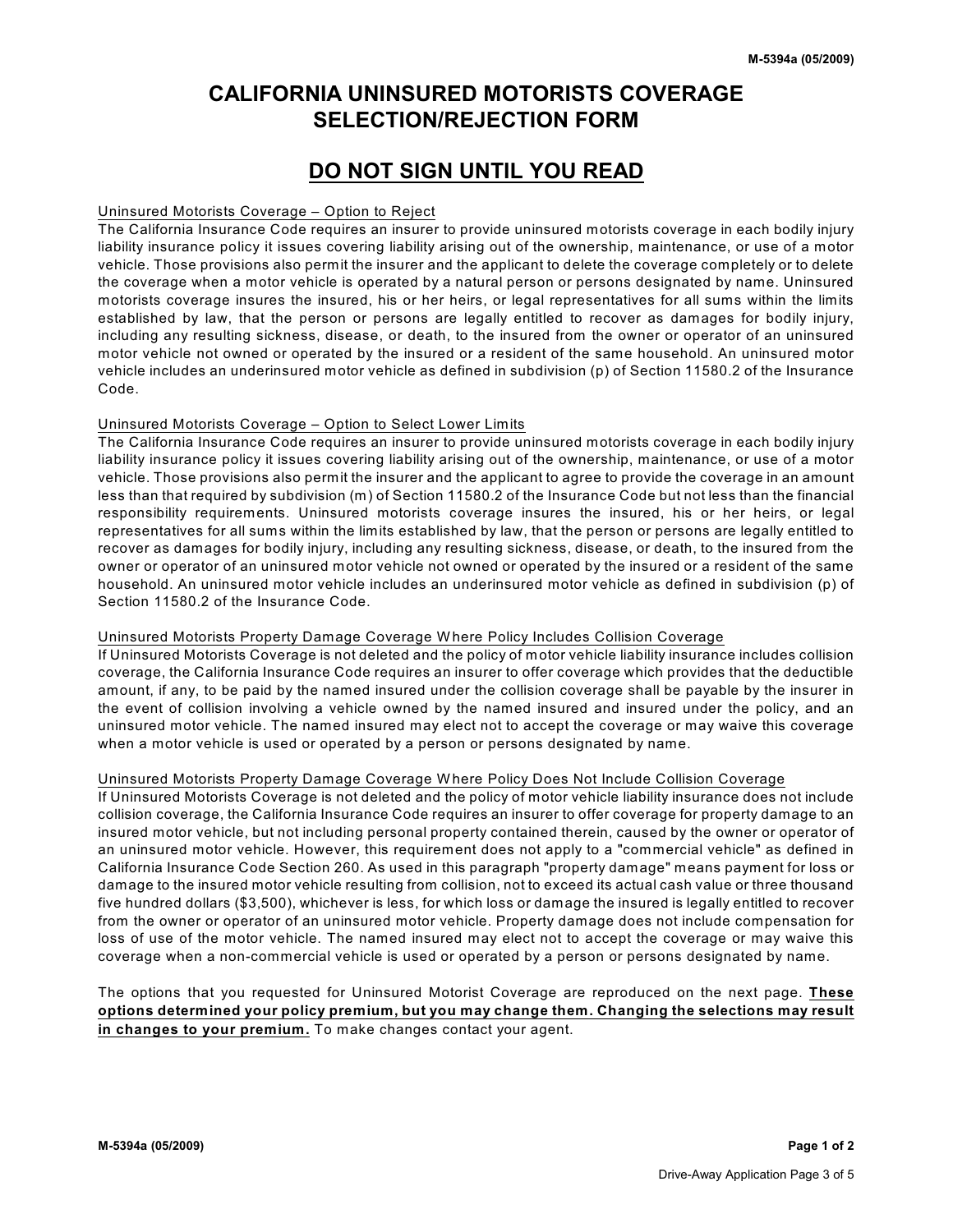## **The Named Insured selects the following** (applicable item marked  $\boxtimes$ ):

- $\Box$  Rejection of Uninsured Motorists Coverage in its entirety
- $\Box$  Selection of Uninsured Motorist Coverage at the limits shown below, which do not exceed the Liability Bodily Injury limit(s):
	- $\Box$  Split Limits:  $\Box$  Combined Single Limit (BI only):  $\hskip1cm$  Bodily Injury per person  $\hskip1cm \text{\$}$   $\hskip1cm \text{\$}$  Bodily Injury per accident \$ Bodily Injury per accident

#### **Uninsured Motorist Property Damage Coverage (Select if UM Coverage is not rejected)**

- $\Box$  On those vehicles which have Collision coverage through this policy, by checking this box I elect to have the insurance company waive my Collision deductible for collisions between an insured motor vehicle and an uninsured motor vehicle. I understand that this election will cost additional premium. If this box is unchecked then my Collision deductible will apply for collisions between an insured motor vehicle and an uninsured motor vehicle.
- $\Box$  On those vehicles which do not have Collision coverage through this policy, by checking this box I elect to purchase Uninsured Motorist Property Damage coverage as previously described on those eligible insured vehicles. I understand that this election will cost additional premium. Uninsured Motorist Property Damage coverage is not available on any "commercial vehicle," as defined in California Insurance Code section 260, and will not be provided on such insured vehicles even if this box is checked. If this box is unchecked then I reject Uninsured Motorist Property Damage coverage on all insured vehicles without Collision coverage.

I UNDERSTAND THAT THE OPTIONS I HAVE SELECTED W ILL APPLY TO ALL SUBSEQUENT RENEW ALS OF COVERAGE, AND TO ALL POLICIES OR ENDORSEMENTS W HICH EXTEND, CHANGE, SUPERSEDE OR REPLACE AN EXISTING POLICY ISSUED TO THE NAMED INSURED UNLESS CHANGED IN WRITING BY ANY NAMED INSURED.

| $\bullet$<br>v<br>$\sim$ $\sim$<br>حصا | $\overline{\phantom{a}}$<br>$-$ |
|----------------------------------------|---------------------------------|
|                                        |                                 |

Signature of Named Insured or representative Title

@

Date **Date Policy Number Policy Number Policy Number**